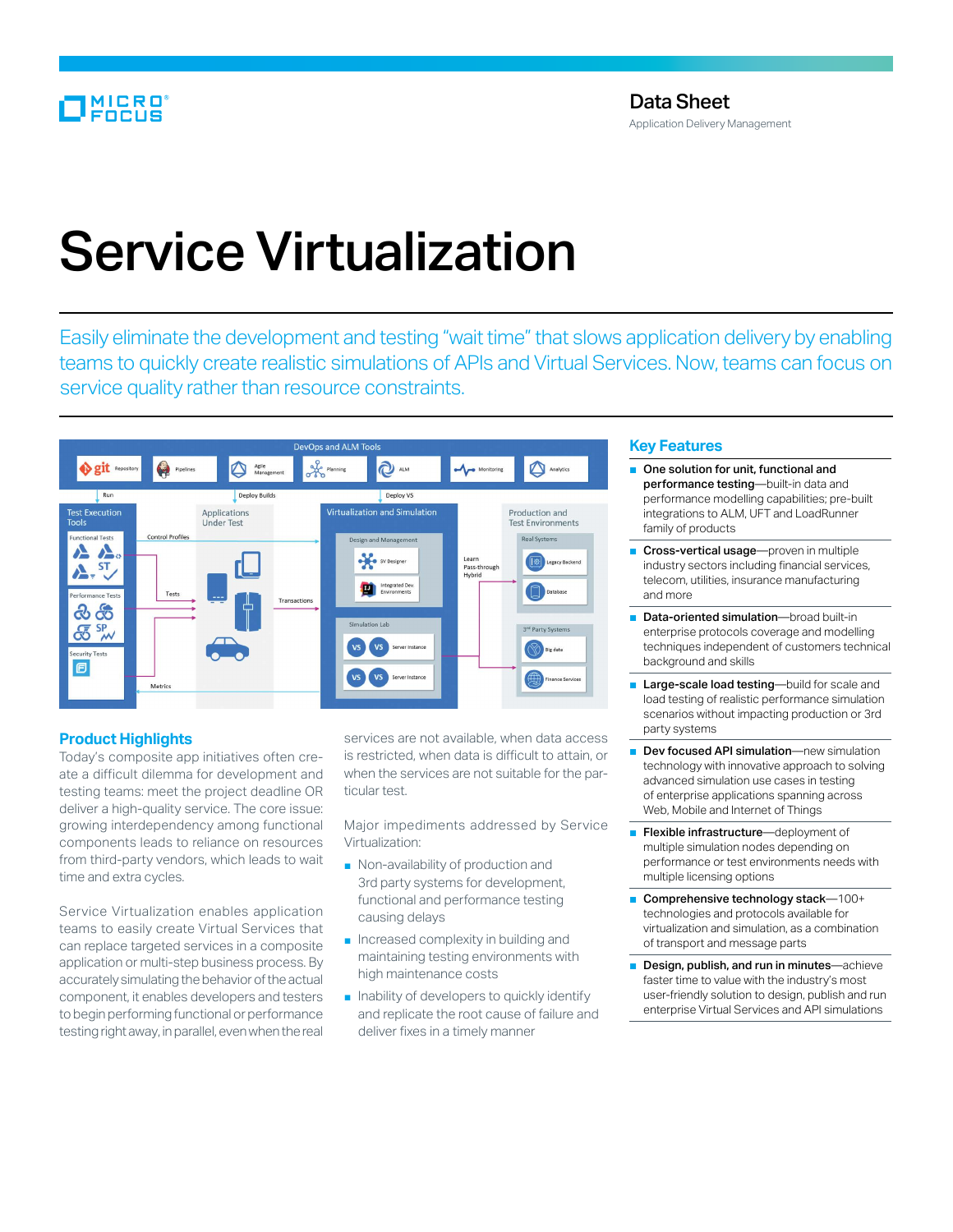By using Micro Focus Service Virtualization, development and testing teams can achieve:

- Faster time-to-market by speeding up release cycles
- Increase efficiencies by eliminating bottlenecks caused by application complexity and dependencies
- Shorter test and reproduction cycles with earlier detection of defects
- Improved overall product quality with fewer defects reaching production
- Reduce costs by eliminating the requirement for access to constrained business-critical infrastructure, thirdparty systems, or pay-per-use cloud components for testing

The net result of using Service Virtualization is not only the ability to "shift-left" and execute tests earlier in the delivery cycle, but also to focus on service quality attributes such as performance, reliability, and scalability. In short, Service Virtualization delivers both faster delivery times and higher quality services. In the process, it creates significant benefits for all application delivery stakeholders.

# **Key Benefits and Features**

# Increase Efficiency: Shift-Left and Execute Tests Earlier in the Delivery Cycle **INDUSTRY'S MOST USER-FRIENDLY SOLUTION TO DESIGN AND PUBLISH VIRTUAL SERVICES**

Service Virtualization (SV) provides an intuitive design IDE with data-oriented modeling independent of the customer's technical background and skills. SV capabilities include learning, data and samples imports, manual scenario modelling, data driving from database or files, advanced scripting, and interactive, on-the-fly simulation model creation. The easy-to-use design IDE contains an embedded simulation runtime for quick simulation debugging and local use.

Users can quickly model access to dependent application components and shared services, expose unfinished components to testing teams and other projects for dev/test and eliminate the need to create and maintain programming stubs.

### **OUT-OF-THE-BOX BROAD PROTOCOL AND SIMULATION COVERAGE**

SV comes with a range of pre-built industrywide protocols enabled for out-of-the-box simulation. SV provides dynamic data generation, auto-parameterization to increase simulation robustness, and built-in data masking to ensure data security. Advanced simulation capabilities like hybrid simulation and performance batch processing cover even the most complicated testing scenarios.

# **DEVELOPER-FOCUSED SIMULATION WITH EXTENDED MOBILE AND IOT CAPABILITIES**

SV comes with complementary SV Lab technology providing developers and test engineers with a powerful set of new capabilities to solve advanced simulation use cases in testing of enterprise applications spanning web and mobile user interfaces, from legacy back-ends to cloud-native applications, connected devices, and Internet of Things. SV Lab provides dev testers the use of simulation language, simulation of publish-subscribe pattern, and the ability to use simulation models as invocation scenarios, streams of data, or API tests. SV Lab is highly portable and embedded in other test automation tools.

# Improve Quality: Conduct More Realistic, Scalable, and Secure Tests with Fewer Defects Reaching Production

#### **ONE SOLUTION FOR UNIT, FUNCTIONAL AND PERFORMANCE TESTING**

SV comes with built-in performance modelling capabilities on top of functional and data models. Ready-to-use integration to performance testing tools and scalable simulation runtime allows easy simulation of extreme backend services behavior that are hard to achieve on limited physical infrastructure, helps to mitigate constraints, and test performance within application dependencies. Users can stand up working test environments faster and with lower costs and conduct more realistic tests by modelling backend functional, performance, and network behavior.

#### **SCALABLE AND SECURED SIMULATION INFRASTRUCTURE**

SV comes with a flexible simulation infrastructure capable of handling large numbers of concurrent simulations while delivering thousands of transactions per second. Virtual Services are deployed in SV Server nodes serving multiple Virtual Services and controlled over API, command line interface, or web-based portal. The access to SV Server is secured by authentication and Virtual Services can be restricted using Access Control Lists (ACLs).

#### **WEB-BASED MANAGEMENT**

Web-based Service Virtualization Management Interface brings visibility and control to Virtual Services across multiple server nodes. It allows provisioning and control of virtual environments; management and configuration of protocol agents; parameterized search and filtering; and access to Virtual Service and server statistics, event audit, logged messages and simulation reports. Server and Virtual Service statistics can be exported to an external file in .xlsx format.

#### **FLEXIBLE DEPLOYMENT**

SV's infrastructure allows deployment of multiple SV Servers depending on performance requirements, test environments, system architecture, or organizational needs. Users can choose either to use direct OS installation or containerized deployment with pre-created Docker images.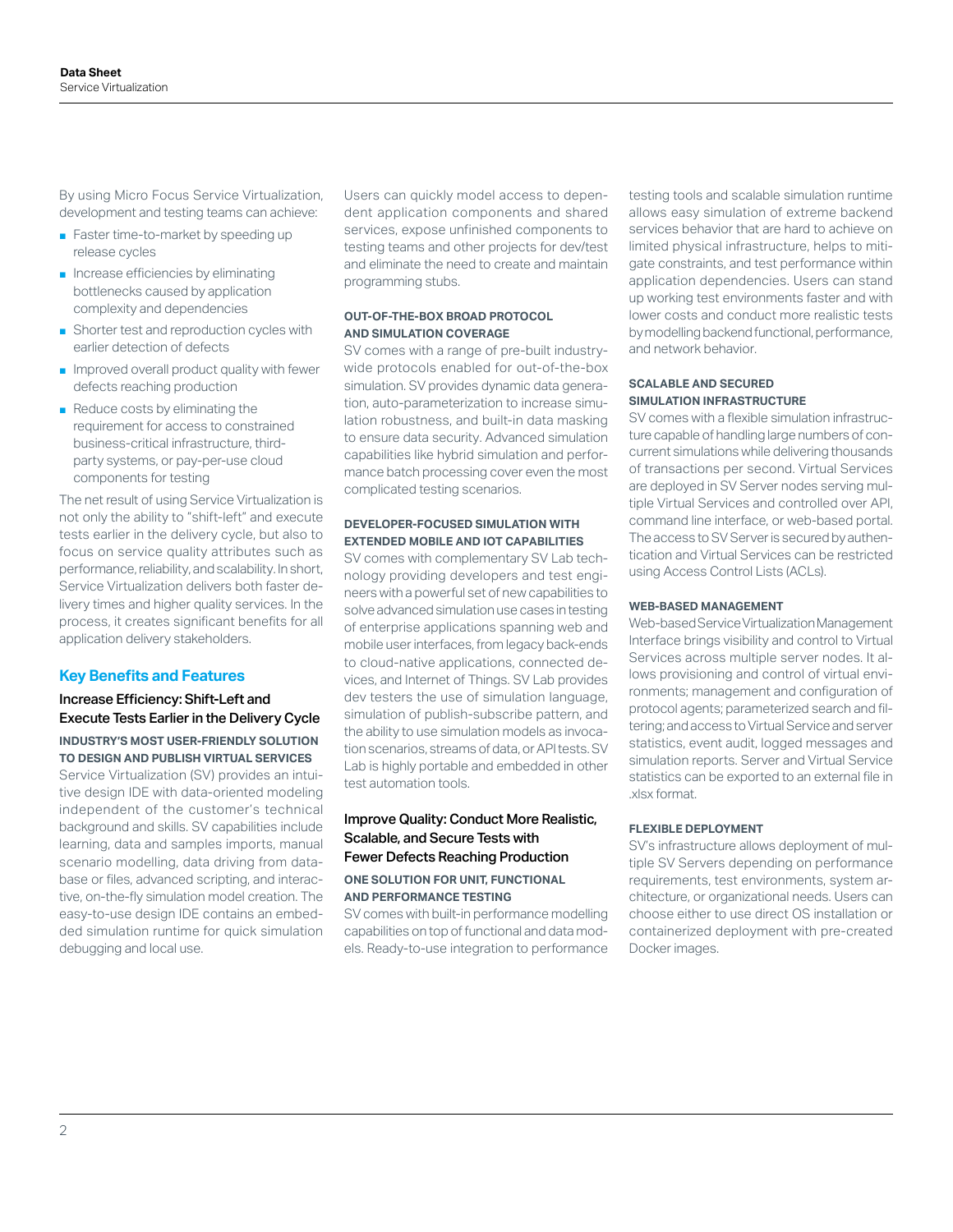# Faster Time to Market: Accelerate the Software Release Cycle with End-to-End Testing Tool Integrations

# **PRE-INTEGRATED FOR USE WITH FUNCTIONAL AND PERFORMANCE TESTING TOOLS**

SV comes with pre-built integrations to the UFT Functional Testing and LoadRunner Performance Testing portfolios. Test engineers can easily provision and control Virtual Services directly from automation tools and collect metrics during test execution and simulation time. SV integration to LoadRunner tools allows real time capture and visualization of Virtual Service simulation and server metrics directly in LoadRunner tools. Auto deployment of associated Virtual Services is provided once the script is executed and also provides the ability to change simulation conditions on the fly when the script is already running.

#### **MOBILE TESTING WITH SIMULATION**

Micro Focus UFT Mobile includes a built-in capability for Dev Testers and Developers to execute their tests with simulated APIs within test automation tools. SV Lab enables mobile application teams to easily create Virtual Services that can replace targeted services in a composite application or multi-step business process. The SV lab is deployed together with UFT Mobile and allows simulation of REST API and communication to physical devices over NFC and Bluetooth services that Application Under Test (AUT) consumes.

#### **TEST ASSET MANAGEMENT**

SV comes with pre-built integrations to Application Lifecycle Management (ALM) and Source Code Management (SCM), allowing storage and management of Service Virtualization projects as test resources in ALM or together with testing assets in SCM. Shared SV asset management allows easier maintenance and versioning, and, facilitates re-use of the Virtual Services by other users and other testing tools.

#### **DEVOPS AND CONTINUOUS INTEGRATION**

Integration with Continuous Integration (CI) tools using SV management API and CI plugins such as Jenkins or Bamboo allows SV to be part of the continuous integration process. When combined with test automation, these capabilities enable enhanced workflows for Developers and Testers through shortened feedback cycles in Continuous Integration, Continuous Testing, and DevOps practices.

**"With Service Virtualization, we test earlier and gain more confidence in our end-to-end capabilities. We've replaced unreliable systems, increased staff efficiency, and launched new customer services with complete success."**

#### **ALAN ABERNETHY**

Principal Engineer Sky

# **Customer Success**

Service Virtualization software has been tried, tested, and proven at real-world customer sites around the world—in virtually every vertical market segment. Here are just a few examples of the benefits achieved:

#### Major Telecommunications Company

The ability to test earlier and more effectively with Service Virtualization eliminated thirdparty dependencies and helped the company record a 100% gain in efficiency.

#### Fortune 100 Global Bank

The SV software significantly improved the efficacy of its performance testing, catching issues that weren't identified by other simulation tools.

#### Utility Company

The utility company stopped missing service delivery deadlines due to a lack of available systems. With Service Virtualization, it was able to develop/test code calls against systems that did not currently exist.

#### Leading Electronics Retailer

Expensive stub solutions from the dev team were slow and had no integration to performance tools. Service Virtualization processed ~2.5 times more SAP IDOC messages per second than competitive solutions.

#### Hospitality Organization

The ease of use of SV and its seamless integration to the ALM performance and functional testing stack provided a comparable production-like environment when production was not available for testing. SV provided the ability to test varied response values for un-configured sites or endpoints to gain visibility of the impact on the SOA bus.

# Financial Services

Service Virtualization helped solve the challenges of testing 50 to 100 apps per year with third-party dependencies such as government regulation and electronic payment brokers and various protocols such as ISO8583—so that the company could meet agile team needs and implement a continuous delivery model.

# **Key Software Components and Licensing**

Service Virtualization Software consists of the following applications:

#### SV Designer

The SV Designer is a client application enabling creation of Virtual Services and run simulations of real service behavior. The Service Virtualization Designer is used for design and validation of Virtual Services within the same desktop environment and includes an embedded server for hosting virtual services.